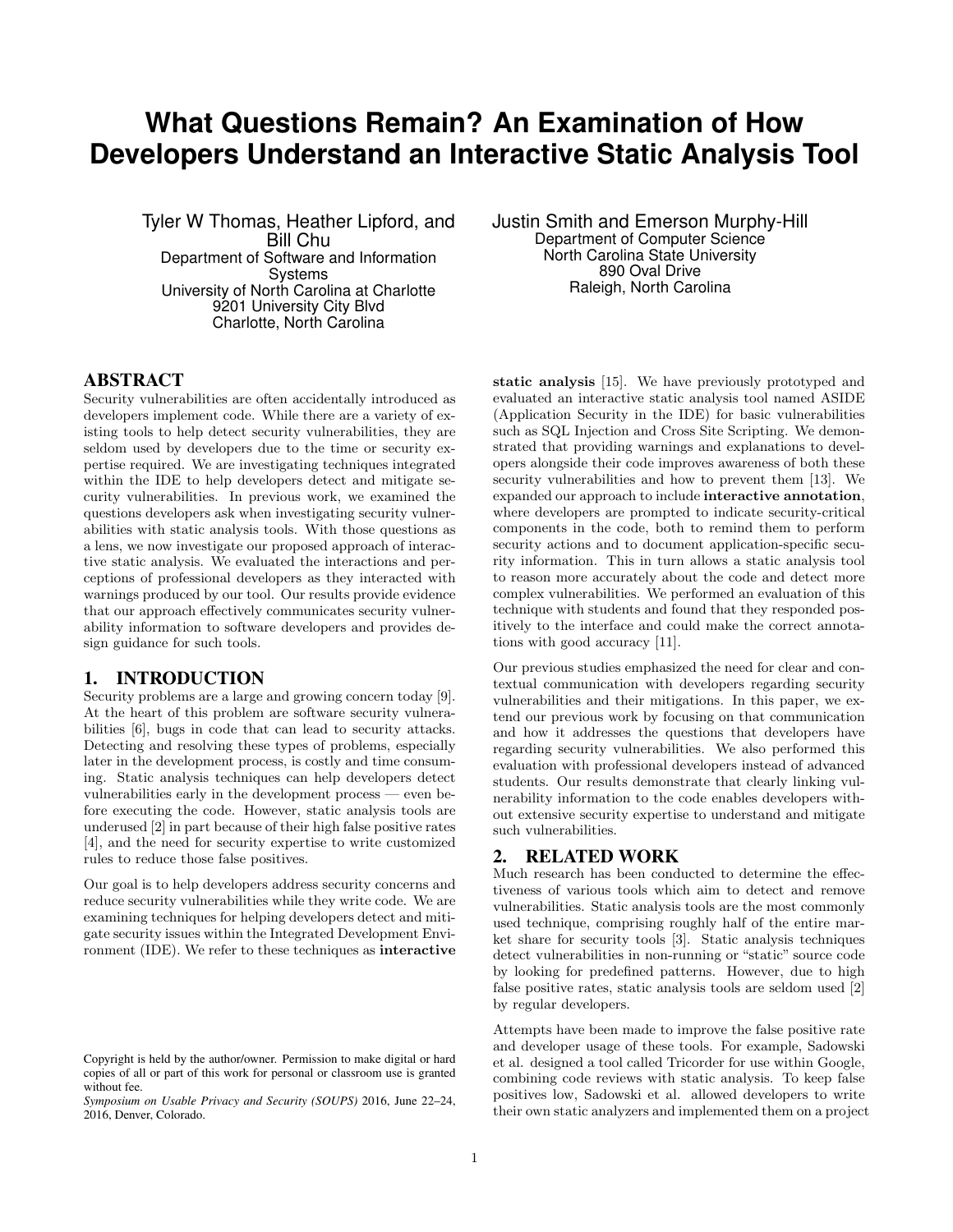| Group                               | Category                                       |
|-------------------------------------|------------------------------------------------|
| Vulnerabilities, Attacks, and Fixes | Preventing and Understanding Potential Attacks |
|                                     | Understanding Alternative Fixes and Approaches |
|                                     | Assessing the Application of the Fix           |
|                                     | Relationship Between Vulnerabilities           |
| Code and the Application            | Locating Information                           |
|                                     | Control Code and Call Information              |
|                                     | Data Storage and Flow                          |
|                                     | Code Background and Functionality              |
|                                     | Application Context and Usage                  |
|                                     | End User Interaction                           |
| Individuals                         | Developer Planning and Self Reflection         |
|                                     | Understanding Concepts                         |
|                                     | Confirming Expectations                        |
| Problem Solving Support             | Resources and Documentation                    |
|                                     | Understanding and Interacting with Tools       |
|                                     | Vulnerability Severity and Rank                |
|                                     | Notification Text                              |

Table 1: Groups and Categories of Questions Developers Asked, from [10]

level, removing any analyzers with false positive rates that were too high. As a result, developers widely used the tool [8]. Livshits and Lam also designed a tool with emphasis on reducing the amount of false positives. They created static analyzers based on input from users. They also found their tool to be effective, which they attributed to the low false positive rate [7]. Lastly, Jovanovic evaluated a more specialized static analysis tool called Pixy. Pixy was designed purely to tackle cross site scripting vulnerabilities in one language, PHP. Jonavovic ultimately concluded that it was an effective tool because it had a very low false positive rate and was also effective in detecting zero day vulnerabilities [5].

We took a different approach, exploring how to raise the knowledge and practice of software developers in secure programming. We proposed interactive static analysis, where developers interact with a tool during the development process to detect and mitigate a range of security vulnerabilities [12]. The following section provides details on our current prototype.

All of the above research has focused on the effectiveness and perception of the tool under exploration. However, in our previous work we more deeply explored the kinds of questions developers ask when using static analysis tools to detect security vulnerabilities [10]. This study examined developers as they interacted with a commercial static analysis tool, FindBugs. The qualitative, exploratory study identified 17 categories of questions regarding understanding vulnerabilities and their fixes, understanding the code context such as the control and data flow, and problem solving and reasoning support. These categories, summarized in Table 1, highlight the range of issues that developers face when using tools to address security vulnerabilities. The questions now provide us with a lens for analyzing the current evaluation. We examine how interactive static analysis helped address the vulnerability questions raised by our participants.

## 3. ASIDE

Application Security in the IDE (ASIDE) is a prototype interactive static analysis tool, where developers are provided with assistance in detecting and mitigating security vulnerabilities as they write code [11, 13]. The goal is to raise developer awareness and behavior of secure programming in their code, without requiring a security background. The current prototype is an Eclipse plugin for both Java and PHP. Static analysis algorithms are run on the code under development to detect a variety of potential issues. Warning icons are then placed in the left margin of the code editing window (see Figure 1), with interactive options for understanding and mitigating vulnerabilities.



Figure 1: Two ASIDE vulnerability warnings

ASIDE currently works on two types of potential vulnerabilities. Type I are vulnerabilities that are independent of the code context. These are vulnerabilities traditionally found by static analysis tools. We currently support input validation, output encoding and SQL injection vulnerabilities. ASIDE provides short descriptions alongside the warning, and a "Read More" option for detailed and contextualized descriptions of the potential vulnerability, ways to mitigate, and example code. In addition, we have added "quick fixes" for automatically generating sanitization code for input validation and output encoding warnings using ESAPI's open source libraries [1]. Figure 2 shows a screenshot of the warning notification and quick fix options for an input validation vulnerability, while Figure 3 shows the high level "Read More" page for a SQL Injection vulnerability. Based on feedback from previous evaluations of ASIDE, we have made all notifications and communications as contextualized as possible, including lines of code or variable names where appropriate. For this study the text was hard-coded to ensure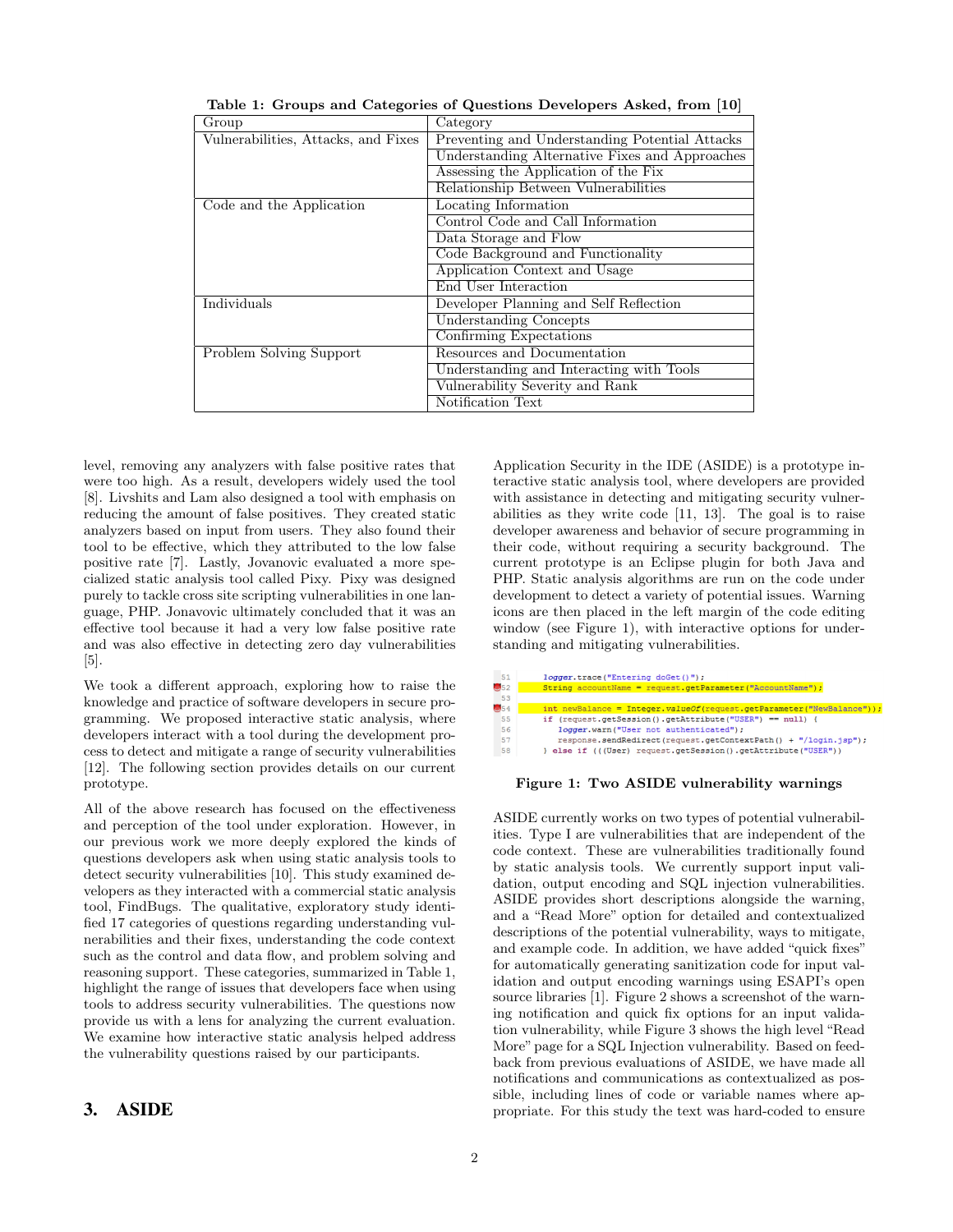accuracy, and we will fully implement such notifications in the future based on study feedback.



Figure 2: ASIDE menu, showing possible quick fixes for an input validation warning

| $\bullet$                                          |  |
|----------------------------------------------------|--|
| The vulnerable line is:                            |  |
| stmt.executeUpdate(sql);                           |  |
|                                                    |  |
| Why was this line marked?<br>٠                     |  |
| What could happen if this warning is ignored?<br>٠ |  |
| How do you fix it?<br>٠                            |  |
| Want additional resources?                         |  |
|                                                    |  |

#### Figure 3: Read more contextualized help page for SQL injection warning

Type II vulnerabilities require additional application-specific knowledge in order to detect potential issues. In these cases, developers are first requested to provide that knowledge, in the form of an annotation performed by highlighting code. We currently support access control vulnerabilities. When ASIDE detects security-sensitive database operations, developers are requested to annotate the corresponding access control logic. This request is indicated by a yellow highlight of the sensitive code, and a yellow question mark alongside the code. We chose a question mark to convey that the tool is requesting information, not indicating anything wrong with the code. Thus, in the example in Figure 4, the developer was asked to indicate where access control checks are located for the function updateAccount that accesses sensitive database tables. Clicking on the icon or code provides a menu where the developer can access ASIDE explanations, as well as choose to enter annotation mode.

In annotation mode, the developer would then highlight the statements performing access control for the sensitive operation, highlighted in green in Figure 5. In doing so, the developer is reminded to add such checks, if they are not already implemented. ASIDE indicates the annotation with a green highlight and a small green diamond next to the code.

ASIDE then performs additional static analysis to detect potential access control vulnerabilities, signifying them with the same red warning icon as Type I vulnerabilities.



Figure 4: Annotation request for a security-sensitive operation, shown with a yellow highlight and question mark icon.

|      | if (((User) request.getSession().getAttribute("USER")).ownAccount(accountName)) |  |
|------|---------------------------------------------------------------------------------|--|
|      | accounts.updateAccount(accountName, 0);                                         |  |
|      |                                                                                 |  |
| else |                                                                                 |  |
|      |                                                                                 |  |

Figure 5: An annotation and annotation request that have been completed.

We have previously evaluated ASIDE's security performance, demonstrating its abilities to detect all currently supported classes of vulnerability [14, 12]. In addition, we have performed several user studies with our evolving versions of ASIDE [11, 13, 15]. Previous studies have mainly utilized students, and demonstrated that advanced students can understand ASIDE and appreciate the awareness of security vulnerabilities that ASIDE provides. However, they are also wary of implementing ASIDE's recommended fixes due to fears of breaking their functional code. We have continued to improve the communication and interaction with ASIDE based on these evaluations. In this study, we focus on professional software developers, and specifically whether and how ASIDE's design can effectively communicate vulnerability information.

# 4. METHODOLOGY

45<br>46<br>47<br>48<br>49<br>50<br>51<br>52<br>55<br>54<br>5

As a follow up study to our previous work, we designed an interview and observation-based study to examine software developer reactions and perceptions to interactive static analysis. Specifically, this included the communication of vulnerability information provided by our tool ASIDE. We recruited professional software developers using a snowball sampling technique. We recruited from a variety of sources, including developers we knew as well as local software development groups. We then asked participants to recommend additional participants. To compensate developers for their time, we provided a \$25 gift card after the study.

We recruited a total of thirteen participants with professional development experience. Eight of our participants hold a job title of software engineer, or java or software developer. Other job titles include systems engineer, software tester, and security engineer. Participants had an average of 7.73 years (SD 7.17) of professional programming experience. Three of our participants were female; ten were male.

We collected our demographic data at the end of the study to remove any possibility of the survey biasing the participant's performance. As a part of this survey, we also asked participants to rate their programming knowledge and security skills on a scale of one to ten. Participants responded with an average of 7.92 (SD 1.38) for programming skills and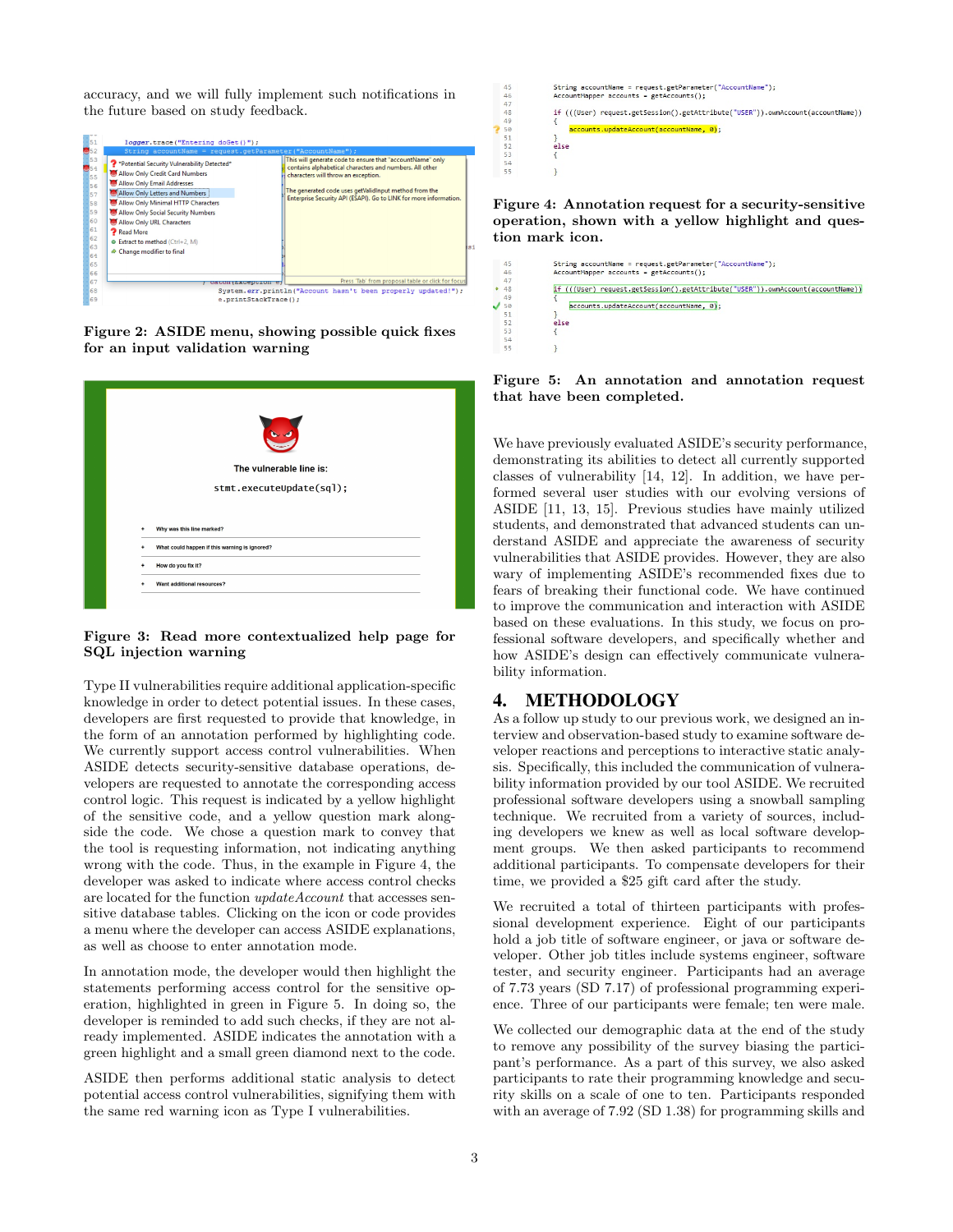5.31 (SD 2.84) for security knowledge. The high ranking for programming skills was not surprising, considering all of our participants had professional software development experience. What is perhaps more surprising is that the security knowledge rating was moderate instead of poor. This suggests that our participants did have some form of security training or education, or, at the very least, had encountered security sensitive situations while coding.

Participation in the study was done remotely. Participants would call the evaluator on the phone, and login to our computer through the use of remote desktop software. Participants then interacted with our tool, running on our computer, through this software. Participants interacted with ASIDE running on a project called Gold Rush, an internally developed Java-based banking application (99 files) used to teach web application security. Participants were first given a brief introduction to ASIDE. They were then shown and allowed to interact with a trainer example, which consisted of one input validation warning. The purpose of the example was to answer any questions they had before beginning, and to account for Eclipse interface quirks which could not be removed or fixed in our current prototype.

Participants were then given 6 tasks - to view and respond to four vulnerability warnings (2 input validation, 1 output encoding, and 1 SQL injection) and 2 annotation requests produced by ASIDE. The second input validation task was more complex. In this instance, unsanitized input entered the program, but was immediately parsed to a double, meaning malicious code would not be able to enter the system. However, this would result in an uncaught exception being thrown. In order to standardize the study, ASIDE was altered to only show these 6 warnings, and suppress any additional warnings. All participants saw the warnings in the same order.

After showing each participant each warning, we asked the participant to interact with ASIDE and tell us how they would respond. After investigating the vulnerability and choosing a "quick fix" if one was available, we then interviewed participants regarding their understanding of the vulnerability and their reaction to ASIDE. After visiting all of the warnings, if they had not visited the "Read More" pages, we then prompted them to do so. Once they had observed all of the warnings, we showed them a very brief example of an annotation request and an annotation. Then, the participant was asked to respond to two different annotation requests, and provide their comments. For the first annotation request, access control logic was in the code and available to be highlighted. The second request was a false positive - access control logic was not necessary, and was thus not present in the code.

The phone call was audio recorded, and screen recording software was used to capture the activities of the participant on screen. The questions from the previous study on developer questions (See Table 1) were used for the first round of coding. Specifically, the primary author coded all responses and behaviors based on the question that it best related to. Below, we summarize our results based on this question categorization. The primary author also did an additional round of open coding to determine performance and look for any additional common patterns and interesting responses.

#### 5. RESULTS

Our goal was to understand how interactive static analysis helps developers in answering their questions regarding security vulnerabilities. Our results will also help inform the evolving design of our own tool, ASIDE.

Developers had no major challenges with understanding and interacting with ASIDE. They were also quite accurate in their choices for addressing the warnings they saw. All thirteen developers chose the correct quickfix for the first input validation warning. Ten developers either correctly identified the second input validation warning as a false positive or provided a correct solution for sanitizing the input and handling the exception. Eleven out of thirteen developers chose the correct solution for the output encoding warning. All thirteen developers also correctly discussed how they would implement the solution to the SQL injection warning. Twelve out of thirteen developers successfully completed the first access control annotation task. However, only eight out of thirteen responded to the annotation false positive correctly. Others highlighted the incorrect access control logic, corresponding to a later sensitive operation.

As with our previous evaluations, participants responded positively towards using the tool and the additional awareness it provides:

"I'm not a security expert. It offers a different perspective, so I kind of felt like one while I was using it, just because it helps me recognize those things. It's also training too. I think it would be really valuable for developers to be using, especially if it's detecting vulnerabilities as they write them.'  $-n4$ 

We categorized the remaining behavior and perceptions of developers based on the relevant set of questions from Table 1 and concerns they were addressing at the time. We present only the most relevant question categories we found below, in order of how participants stepped through their tasks.

#### 5.1 Notification Text

Questions in this category address how the notification related to the code. The first interaction developers have with ASIDE is clicking on the warning icon to view the notification text. Developers appeared to have little difficulty understanding the source of the warning - what in the code was triggering ASIDE. Integrating the warnings within the code, and further contextualizing the text of the explanations, reduced developer questions. Developers also commented positively about the contextualized text. Their performance in using the ASIDE tool to choose the right solution also indicates that the text was effective. Developers did often reread the text from the warnings to try to fully determine what was meant by the wording. They sometimes suggested a standard template response with one section that explains why the line was flagged and another for explaining the consequences if the issue is left alone. However, they indicated little difficulty in understanding the purpose of the warnings:

"The nice thing about these tools is it brings it to your attention. It could be thousands of lines of code here. If I looked at that one line of code for a long time I'd probably see it, but that's the nice thing about the tool. It gets you focused to that spot." -p8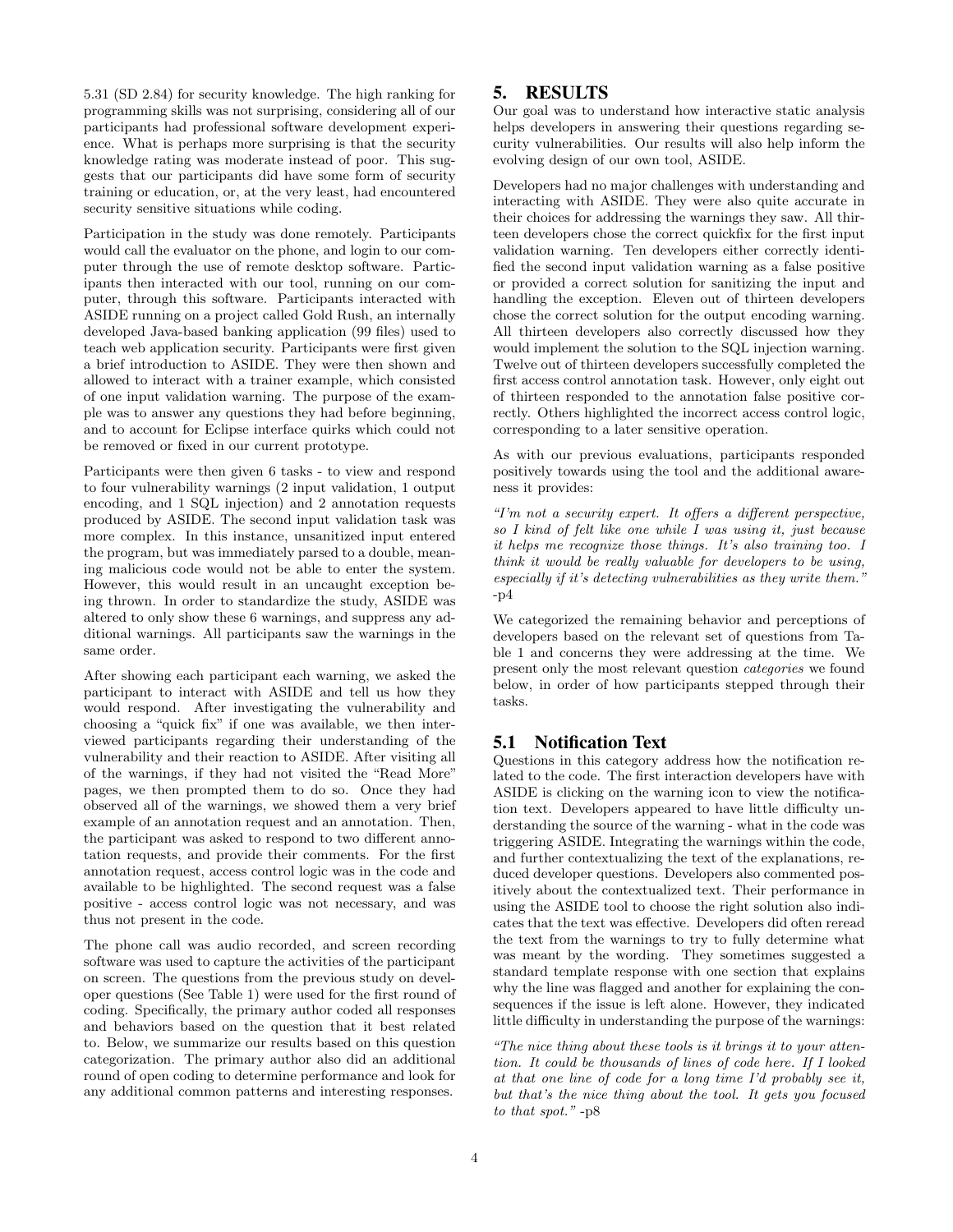# 5.2 Preventing and understanding potential attacks

Questions in this category involve understanding why there is a vulnerability and what kinds of attacks could occur as a result. Once our participants understood the warning, they then sought to determine the cause and whether it was instead a false positive. Developers did not seem to question why the warning was triggered, but instead focused on whether the issue was actually exploitable. In 21 instances, 8 developers explicitly or implicitly indicated that whether or not code was vulnerable depended on whether or not a perceived exploit was possible. If no exploit was observed or the developer determined that an exploit was not possible, the developer did not consider the code to be vulnerable. In other words, they seemed to believe the tool – that there was potential for a vulnerability. But they then examined the larger code context to determine if that issue could result in a security problem. This led to some developers pronouncing some vulnerability warnings as false positives, since they did not appear exploitable. For example:

"It might not be the most effective cross-site scripting but in this case I feel like just because of the way current users initialize, it's not really that big of an issue." -p13

"If it's not sanitized it's known as a XSS attack. It's going to depend on the implementation of account."-p1

This phenomenon was particularly noticeable in the case of output encoding warnings. For this warning, unsanitized output was printed to a webpage. Two developers indicated that this was not a vulnerability since the data should originate from a trusted source. The developers explicitly stated that input validation should be performed where data originates, and once in the system it should be considered trusted. This caused them to take no action and pronounce the warning to be a false positive.

"I would think that we would take care of this somewhere else, I would think we wouldn't want any kind of injected, we would validate the user name at the time when they select it, not here." -p3

"I have to say my initial gut feel when looking at this code would be that its a more of false positive type of an issue. Because, I would have assumed they would have been checked in when I got the user."-p6

However, secure programming best practices still advocate for sanitization of such output. If input validation was somehow not performed at a taint source due to an unknown vulnerability or due to unknown data flows in the system, the code would then be exploitable in a cross site scripting or log poisoning attack.

Developers actively tried to understand attack vectors. Although only 3 discussed the perspective of the attacker, in 8 cases developers evaluated a warning based on where possibly malicious content could enter the program. ASIDE generally places warnings where the vulnerability is best addressed. This means that for input validation warnings, ASIDE places the warning on the line where data enters the program. This type of warning may have helped developers identify attack vectors.

"The issue here is that they would put some code in the user-

name and they would evaluate that."-p3

However, ASIDE did not provide concrete information on specific exploits, and this was a frequently requested addition to the "Read More" help pages.

When faced with annotation requests, developers sometimes asked questions about the purpose of the annotation. Four developers did not fully understand the reason for creating annotations. We did not mention access control vulnerabilities to participants, and it is possible that many did not understand what they were. It is also possible that they did not understand how the tool could use the annotations to detect vulnerabilities, particularly since we did not actually provide a warning of an access control vulnerability. Some seemed to view annotation more as a task they had to do for the tool, rather than providing input to the tool to help it detect issues. Thus, while participants were capable of performing the annotation task, they were not able to reason about the potential for access control vulnerabilities as well as they could the injection-based vulnerabilities. One implication is that we need to further improve the explanations surrounding the need for annotation and its purpose.

"I was confused as to whether or not I was actually checking anything or just simply annotating it."-p2

## 5.3 Vulnerability Severity and Ranking

Unlike some other static analysis tools, ASIDE does not provide any severity or confidence ratings for the warnings. However, developers judged the severity of the warning based upon the perceived severity of potential exploits. SQL injection was almost always seen as particularly severe. Cross site scripting was, on the whole, perceived to be less severe than SQL injection:

"I'm not sure cross site scripting is on top of my kinda security issues list in this case, i'd be more worried about this actually just working." -p13

In discussing severity, participants desired worst case examples to help them reason about the seriousness of the various warnings they encountered.

"I wished it would give examples of what the insertion of malicious code/ XSS what it might do. If you say to someone, someone could go through the stop sign, that's one thing. If you say someone could go through the stop sign and get killed, you see it as a different severity." -p8

While secure programming best practices recommends developers fix all vulnerabilities, participants clearly desired knowledge of how serious issues were in order to prioritize their changes. ASIDE did not help them judge this severity, but could easily include more detailed exploit information in the Read More explanations.

# 5.4 Understanding Alt Fixes and Approaches

Questions in this category related to understanding and comparing the alternatives for fixing the vulnerability warning. For the input validation and output encoding vulnerabilities, ASIDE provided a list of "quick fixes," generating code that sanitized the data based upon the type of input or output. For SQL injection, the detailed explanation advocated using Prepared statements, and provided examples, but did not automatically generate the code. Because of this support,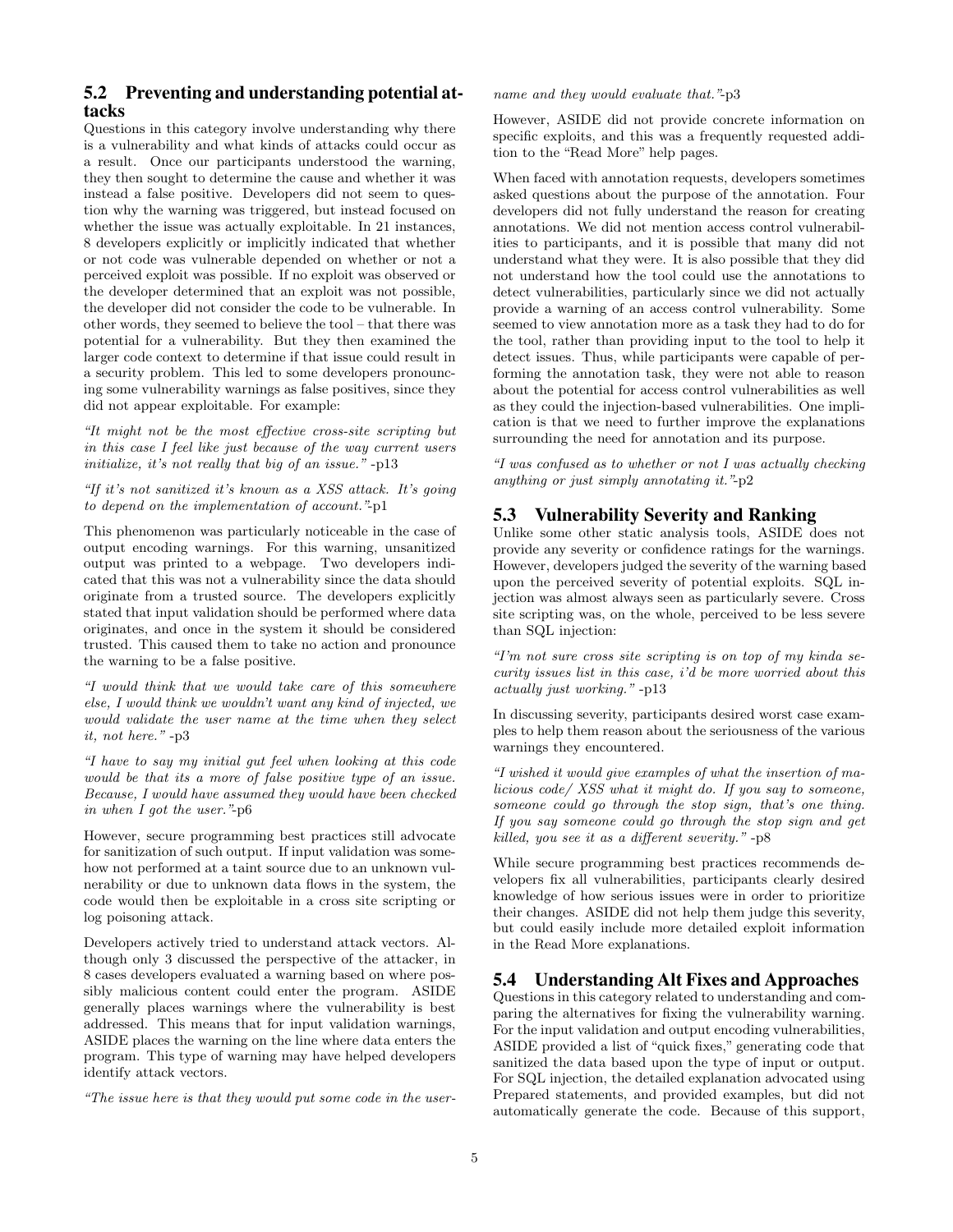participants did not research additional alternatives outside of ASIDE, even though links for more information were provided in the detailed help pages for each warning. Developers seemed to understand the menu options, although there was confusion over the output encoding options of "Sanitize HTML" and "Sanitize URL." Some participants wanted to choose both. Thus, the encoding options were not as selfexplanatory as the input validation options, and still need better explanation of how to choose between them.

Developers did carefully consider which options were the best fit for the code. For example, participants were asked to validate input for a username. ASIDE offered the option to "Allow Only Letters and Numbers", which was the best choice. However, participants who felt that usernames should contain only letters desired an "Allow Only Letters" option. Participants wanted the sanitization to be very specific to the type of characters which were valid in the given context, and were bothered by not having the exact right option provided. Four participants thought they could write their own solution that would be more specific to the use case, and mentioned using regular expressions to do so. In this case, they placed higher trust in their own solutions than those of the tool, likely due to their previous experience with regular expressions and these types of functions. Given developers' desires for fitting the use case, we should consider ways to help developers customize quick fixes or provide ways to link to additional options. We should also consider providing fixes for data types instead of use cases, since they would lend well to additional customization by the developer.

"Here I would like to see numbers only, but I don't quite see an option for that. I would probably go ahead and activate the letters and numbers quickfix and then modify it so that it's just numbers." -p1

Despite a few developers' desires to write their own sanitization functions, many developers strongly desired quick fixes whenever possible. Several even speculated on how to provide a quick fix option for SQL injection vulnerabilities, which would involve automatically turning dynamic statements into prepared statements in the code. Quick fixes may provide a significant boost to the effectiveness of static analysis since it reduces or removes the possibility of the developer improperly implementing a fix.

#### 5.5 Assessing the Application of the Fix

Questions in this group related to how to apply the fixes and the impact on the code as a result. Developers did not question the difficulty of applying a quick fix, and expected this to be an easy process. Note that in this study we did not ask participants to generate and verify the fix. Instead, we queried developers for what they thought would happen and their concerns. They were hesitant to commit to saying that the chosen solution would make the code secure without viewing and testing the generated code. After choosing a quick fix for each vulnerability warning, developers were asked to respond with a number from 1 to 10 (with 1 being very weak and 10 being very strong) indicating how confident they were that the chosen quick fix would fix the problem. Among all tasks and all developers, the average given was 7.96 (SD 2.12), indicating generally high confidence.

While two developers expressed concern that the quick fix

could break the code, the rest appeared to trust that it would not alter the functionality. This is in contrast to our previous evaluations of ASIDE with students, who were very fearful of implementing ASIDE's recommendations for fear of breaking their code. However, developers would often comment if they noticed some sort of logic issue or functionality concern in addition to the vulnerability. In many cases, they expressed concern that more steps may be necessary to properly secure the code beyond what ASIDE was flagging as an issue.

While they did not expect the quick fixes to break the code, developers were hesitant to trust the security capabilities of the generated code. This suggests that tools which provide quick fixes for vulnerabilities should generate code which is well commented and easy to read and understand in order to gain the developers' trust. Effort should also be placed into convincing the developers of the effectiveness of the solution.

## 5.6 Code Background and Functionality

Questions here relate to what the code is doing and why it's written the way it is. Participants felt it necessary to understand the application's functionality before applying a fix. Most of the time that participants spent thinking was spent trying to understand the underlying code. They often talked about how the code worked and sometimes justified their response to the warning based on it. Developers would also sometimes critique the code, particularly when they identified an issue in which the application logic did not make sense in a real world application. Lastly, participants sometimes expressed confusion over unneeded code and questioned whether or not it contributed to the vulnerability.

"I guess, the question is what is the account? Is the account like your username or is the account the actual, like a bank account name?"-p2

The study used code the developer was not familiar with, likely leading to greater time spent understanding the code context in order to support decisions. While our tool did not specifically help developers with understanding the background functionality, the warnings and tool interaction also did not seem to interfere. Developers were able to reason about the security implications based on the warnings, and relate the warning to the surrounding code. This demonstrates the potential benefits of embedding security warnings within the code development view.

# 5.7 Resources and Documentation

Questions in this grouping regarded how to find additional information and resources, and their reliability. As shown in Figure 2, ASIDE provides short explanations of warnings and quick fixes alongside the menu. Developers all read these explanations in detail. However, only 5 developers visited the more detailed "Read More" help page without prompting. Participants stated that the "Read More" option, shown in the menu with the rest of the quick fixes, did not stand out as containing additional information. Participants suggested placing a link to the detailed pages in the shorter menu explanations to make it more visible. While none did so, others mentioned they would be likely to google for more information if they wanted it.

Participants appeared to trust and appreciate the help pages,